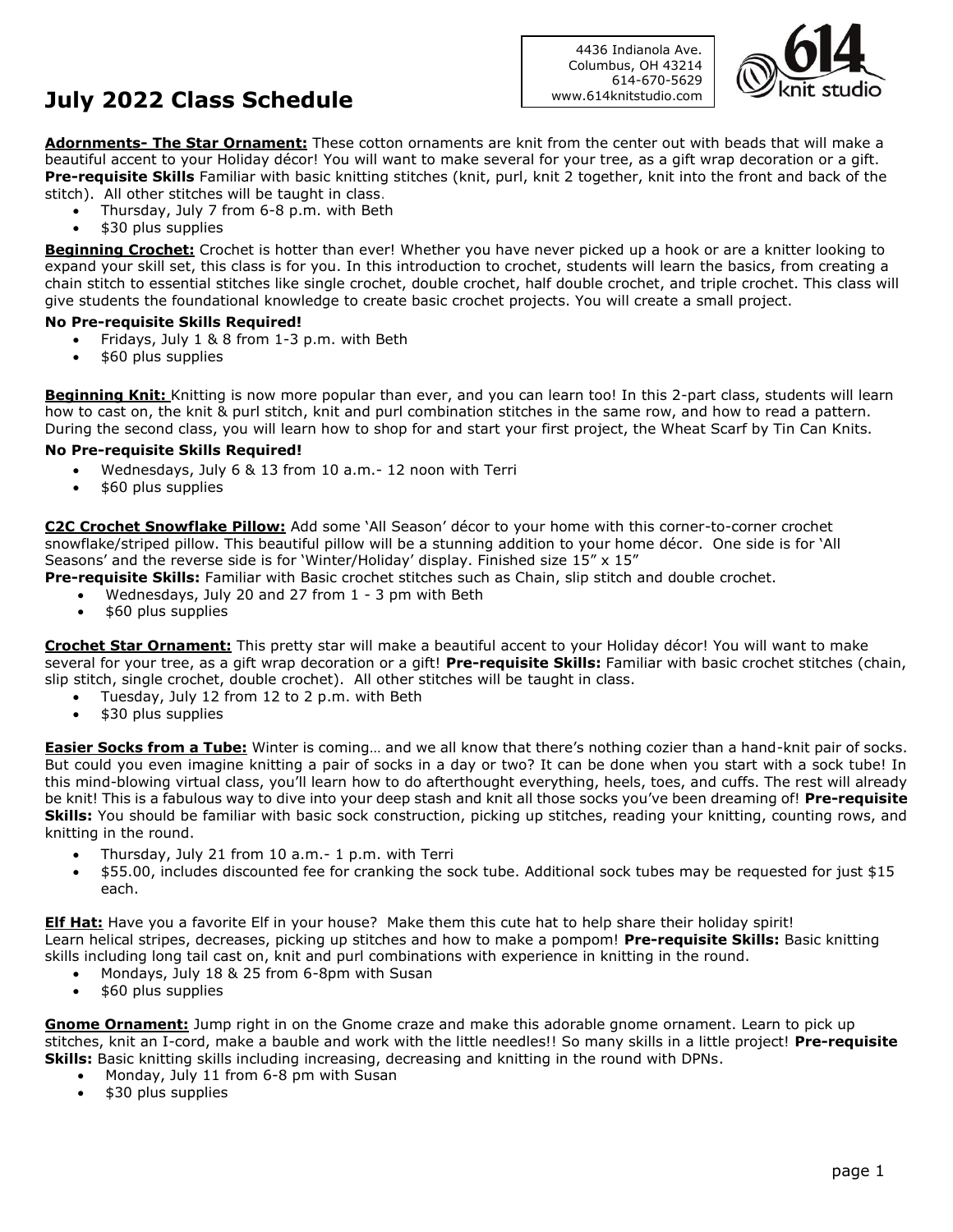# **July 2022 Class Schedule**

4436 Indianola Ave. Columbus, OH 43214 614-670-5629 www.614knitstudio.com



**Heirloom Christmas Stocking:** Create an heirloom Christmas Stocking in time to hang this year! In this 3 part class you will knit in the round, from the top down, this stocking features a band heel and a rounded toe for minimal finishing. **Pre-requisite Skills:** Basic knowledge of knitting in the round. Appropriate for advanced beginner.

- Saturdays, July 16, 23 and 30 from 9-11am with Susan
- \$90 plus supplies

**House Elf Socks:** If you love Christmas socks as much as I do, the festive House Elf Socks are the ones for you! They're made using worsted weight yarn, making them perfect for cozying up by the fireside, wearing to lounge about, or for pottering around the house as you're wrapping your Christmas presents. Being knitted in worsted yarn means they also make quick last-minute gifts. **Pre-requisite Skills:** Basic knitting skills including long tail cast on, knit/ purl combinations and working in the round with DPNs or using Magic Loop method.

- Mondays July 18 & 25 from 3-5pm with Susan
- \$60 plus supplies

**Knitted Baubles:** Create a Knitted Christmas Ornaments in time to hang on the tree this year! Knit in the round and shaped over plastic ornaments this quick knit is fun…bet you can't knit just one! **Pre-requisite Skills:** Basic knowledge of knitting in the round. Appropriate for advanced beginner.

- Monday, July 11 3-5 pm with Susan
- \$30 plus supplies

**Knitted Ornament Bundle:** Use a Blue Sky Woolstok Bundle (or worsted weight yarn scraps) to create these ornaments or gift toppers! Each of these patterns mimic their full size counterparts and use the exact same transferrable skills! **Pre-requisite Skills:** Basic knitting skills including longtail cast on, knit / purl combinations with familiarity with DPNs and knitting in the round.

- Tuesdays, July 5 (hat), July 12 (mitten) and July 19 (sweater) from 6-8 pm with Susan
- \$30 plus supplies for each class or bundle all three weeks for \$75!!

**Knitted Stars:** Pull out all your scraps and make this great knitted stars. These stars are perfect as ornaments, garlands, coasters, or any other use you can think of! They are surprisingly easy to knit with simple short row shaping (wrap and turns), and it's even more fun when you get to knit with a variety of different fibers! A garland can be created by connecting all of the stars together with a single crochet chain. **Pre-requisite Skills**: Basic knitting skills.

- Tuesday, July 26 from 6-8 pm with Susan
- \$30 plus supplies

**Stacked Stitch Star Ornaments:** These cute little stars are a fun way to learn stacked stitch increases. You can use these fun stars to practice stacked stitches before making the Petal Cowl or Fox Paw patterns created by Xandy Peters (Petal Cowl class coming in August). **Pre-requisite Skills:** Familiar with basic knitting stitches. All other stitches will be taught in class.

- Thursday, July 14 from 6-8 p.m. with Beth
- \$30 plus Supplies

**Starry Lights:** Starry Light is just the thing to brighten up the dark winter months. This quick project is knit in the round from the center out using a 66 foot strand of LED fairy lights. **Pre-requisite Skills:** Knitting in the round with DPNs.

- Saturday**,** July 9 from 10a.m. 12 noon with Susan
- \$30 plus supplies